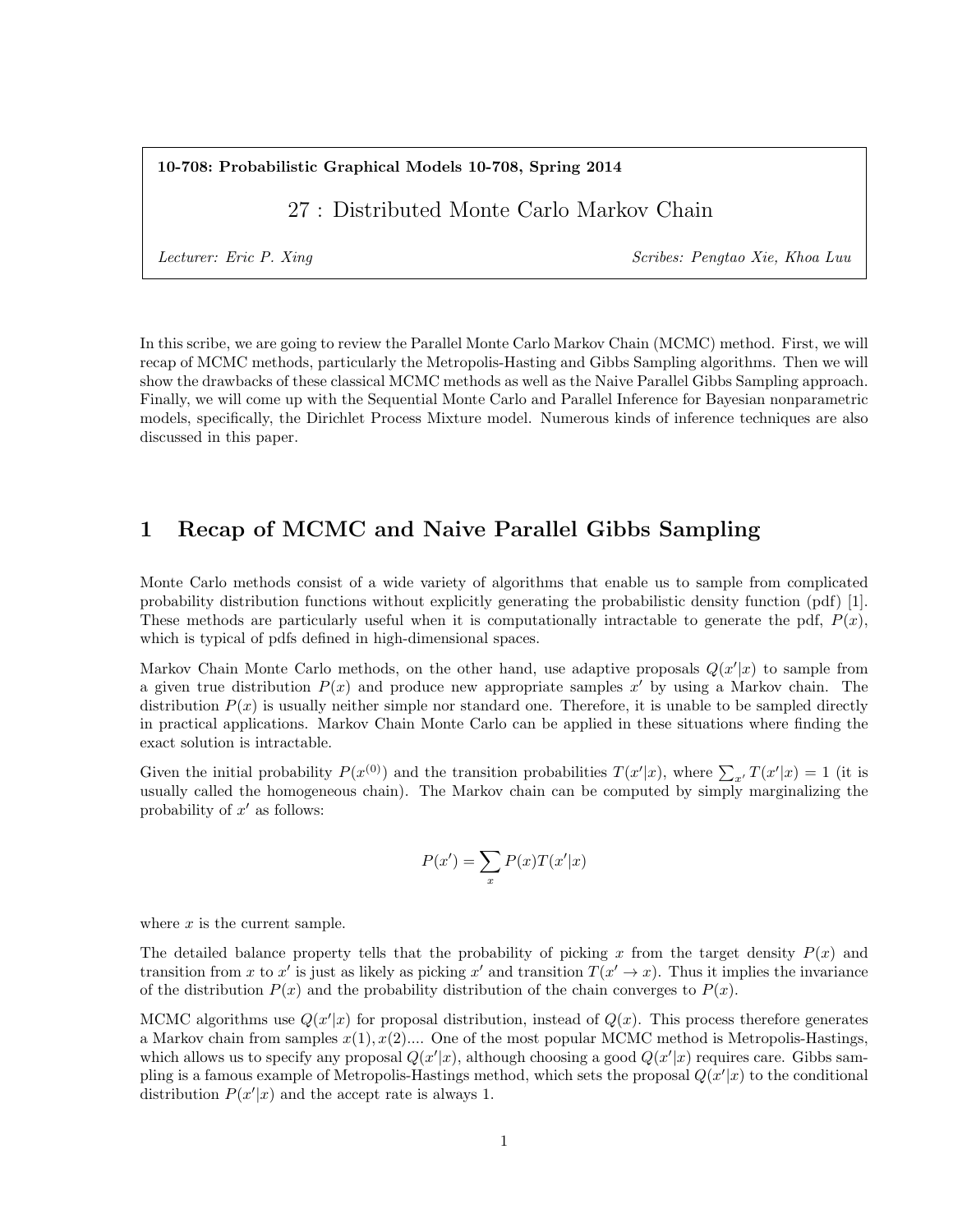#### 1.1 Metropolis-Hastings Sampling Algorithm

Metropolis-Hastings (MH) sampling algorithm is distinct in the sense that it is a Markov Chain variant of Monte Carlo sampling. It can be seen as a generalization of Metropolis algorithm. Specifically, the proposal is no longer a fixed probability distribution, the functional form changes based on the current state of the sampler. In other words, our proposal is only conditioned on the most recently drawn sample. Therefore, the proposal function can be denoted as the following conditional probability distribution  $Q(x'|x^{(t)})$ .

In order to perform sampling in this manner, we first assume that we can evaluate some unnormalized version of our pdf,  $P^*(x)$ , at all possible values of x. Secondly, we define an auxiliary proposal distribution which we denote as  $Q(x)$ . We define  $Q(x)$  such that it is easy to evaluate and to sample from. With these two ingredients, we can sample from  $P(x)$  using a variety of Monte Carlo sampling methods assuming certain mathematica properties hold for the proposal distribution.

Far apart from Metropolis algorithm where the proposal distribution must be symmetric, e.g.  $Q(x'|x^{(t)}) =$  $Q(x^{(t)}|x')$ , the proposal distribution  $Q(x'|x^{(t)})$  in Metropolis-Hastings algorithm doesn't require that property. Given a distribution  $P(x)$ , it can be sampled using the MH algorithm by performing Alg. 1.

| <b>Algorithm 1</b> Metropolis-Hastings Sampling Algorithm                                              |
|--------------------------------------------------------------------------------------------------------|
| <b>Input:</b> Conditional proposal $Q(x' x)$ , Target $P^*(x)$                                         |
| <b>Output:</b> The sampled set of N correlated samples drawn from $P(x)$                               |
| Initialize state $x^{(0)}$                                                                             |
| Initialize sampled set as Null                                                                         |
| for $t = 1N$ do                                                                                        |
| Sample proposal $Q(x' x^{(t)})$ to obtain candidate x'                                                 |
| Accept this state with a probability $\alpha = \frac{P^*(x')Q(x^{(t)} x')}{P^*(x^{(t)})Q(x' x^{(t)})}$ |
| if state is accepted then                                                                              |
| Set $x^{(t+1)} = x'$                                                                                   |
| else                                                                                                   |
| Set $x^{(t+1)} = x^{(t)}$                                                                              |
| end if                                                                                                 |
| Add $x^{(t+1)}$ to the sampled set.                                                                    |
| end for                                                                                                |
|                                                                                                        |

return the sampled set

Selecting a right proposal distribution  $Q(x'|x)$  for the given distribution  $P(x)$  strongly impacts the performance of the algorithm in both convergence rate and the accuracy. When proposal distribution  $Q(x'|x)$  has the form of isotropic Gaussian, smaller variance results in many accepted samples. However, the algorithm will slowly search through the continuous space and possibly ignore some of the models of  $P(x)$ . On the other hand, for larger variance, the algorithm rejects most of the samples generated from the proposal distribution since  $p(x)$  is low.

### 1.2 Gibbs Sampling Algorithm

Gibbs Sampling is also an instance of a Markov Chain Monte Carlo technique. It is a special case of MH algorithm where each random variable  $x_i$  is sampled, given the rest of variables or the Markov Blanket of  $x_i$ . The conditional probability distribution  $P(x'|x_{-i})$  is selected as the proposal distribution  $Q(x'|x)$  to sample  $x_i^{(t+1)} = x_i'$  for the expected distribution  $P(x_{1:K}) = P(x_1, x_2, ..., x_K)$ , where  $x_i$  refers to the *i*th random variable and  $x_{-i}$  denotes the set of all random variables except  $x_i$ .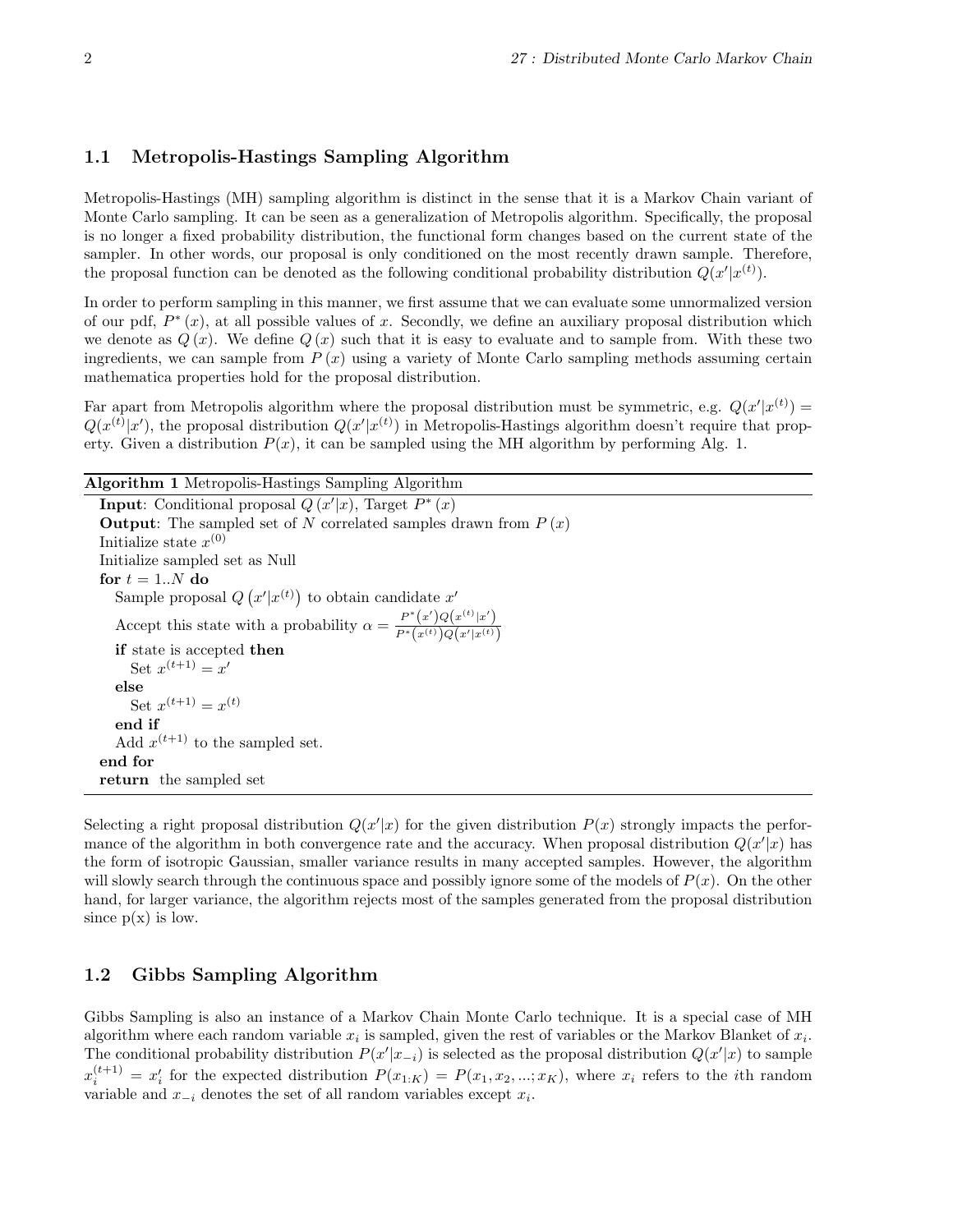Algorithm 2 Gibbs Sampling Algorithm

For conditional distributions that belong to the family of standard distribution, we can sample directly from the conditionals, otherwise, we can draw samples using MH embedded within the Gibbs sampler. A simple calculation can show that the acceptance probability for each sample in Gibbs sampling is one.

$$
A(x'|x) = \frac{P(x')Q(x|x')}{P(x)Q(x'|x)} = \frac{P(x'|x'_{-i})P(x'_{-i})P(x_i|x'_{-i})}{P(x_i|x_{-i})P(x_i)P(x'_i|x_{-i})} = 1
$$

where  $x_i' = x_i$ . In this case, all the samples generated from a Gibbs sampler are always accepted.

#### 1.3 MCMC in Large Scale Datasets

Datasets and models nowadays are usually very large. We may have millions to billions of data points and millions to billions of random variables. Computational time is measured in CPU-years, which means that it is impractical to run on a single thread on a single machine. In addition, we may need memory of GB or TB to store the computing information. An example is the Yahoo web graph which has 1.4 billion nodes and 6.6 billion edges. Imagining that we run a Markov Random Field on the network, it is clearly impossible to run it on a single machine. Without parallelism, large datasets and models cannot be used efficiently.

It is notice that the proper use of MCMC actually requires parallelism. To determine convergence, multiple MCMC chains have to be employed. This is the reason why we need to explore the paralleling version in Gibbs sampling algorithm. However, there is a difference between Normal Gibbs sampling approach and the Naive Parallel Gibbs Sampling one when processing multiple MCMC chains. In the Normal Gibbs sampling method, a node is updated based on the current state of all other nodes. Meanwhile, in Naive Parallel Gibbs Sampling approach, a node is updated by using a previous state of all other nodes. Fore example, recall the Alarm Network problem (as shown in Fig. 1). Let's say we initialize all variables at time  $t$  to false. The idea is to in parallel Gibbs sample all variables at step t conditioned on  $t-1$ . We start to sample B from  $P(B|A, E)$  and the Markov blanket of B is A and E. Using Bayesian rule to figure out the conditional distribution  $P(B|A, E) \propto P(A|B, E)P(B)$ , a sample can be drawn from the posterior. Let's suppose the drawn B is false. Next we sample E from  $P(E|A, B)$ . The values of A, B are still those at  $t-1$ . In normal Gibbs sampling, we compute  $P(E|A, B)$  based on  $B_{t=1}$  and  $A_{t=0}$ . In a naive parallel Gibbs sampler, we compute  $P(E|A, B)$  based on  $B_{t=0}$  and  $A_{t=0}$ . This is the key difference. We always condition on the previous iteration, rather than the most recently updated values. We precede to sample A and pick false. Similarly, we precede on and sample J. Finally, we sample M and pick false. That's one iteration of the Naive Gibbs sampling. We just finished sampling variables for  $t = 1$ .

We run multiple Gibbs sampler on multiple machines with different seeds. They will produce different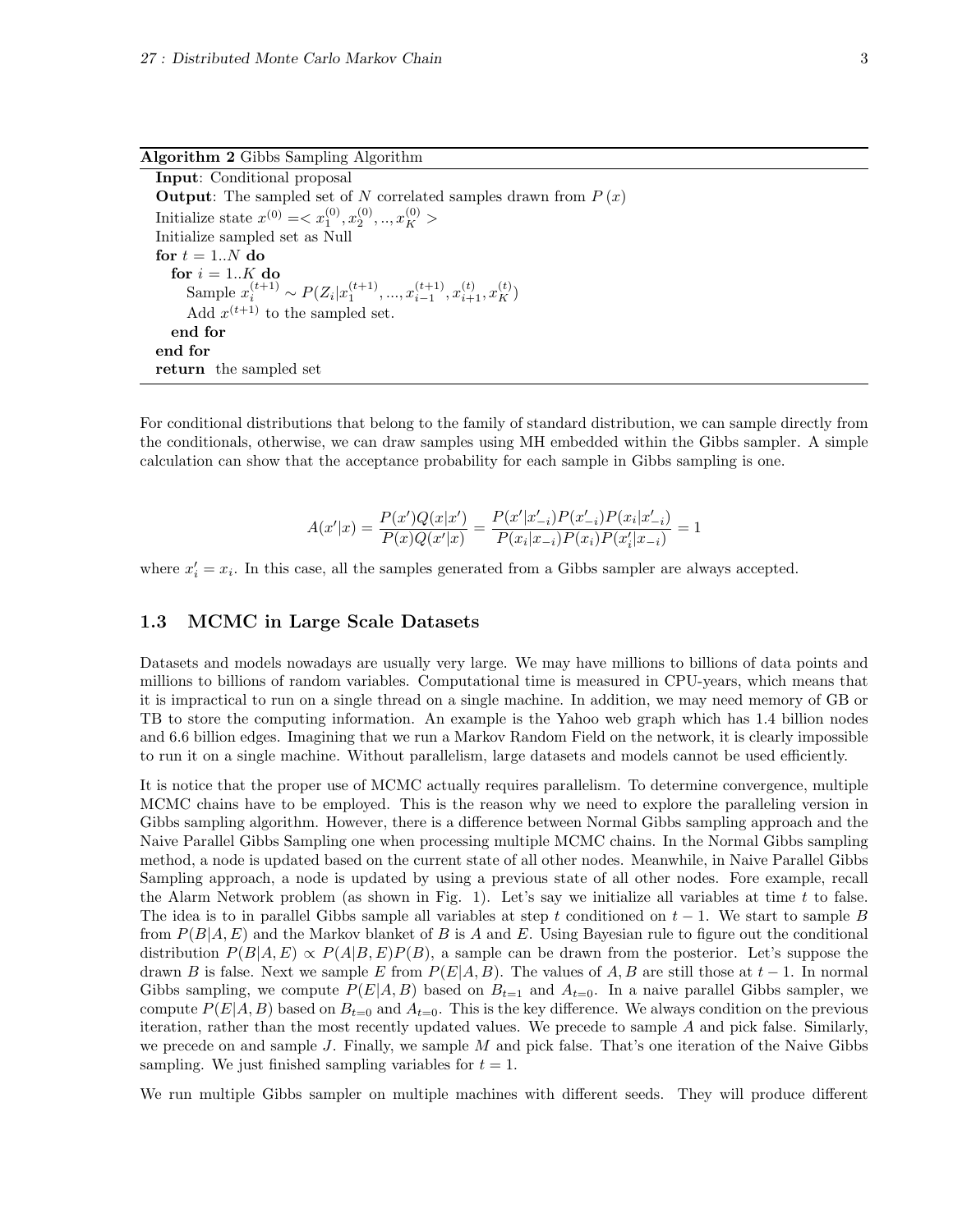

Figure 1: Example of Alarm Network Problem

Markov chains. Once they are all converged to the same statistics, then we stop and say the chain has converged. If they are not converged, it is no the time to stop. However, taking multiple chains does not solve every issue. If the burn in period is long when you are doing MCMC, chains will take long time to converge. What we really want is to take each sample faster.

Using the example above, we can see that the algorithm is only conditioned on variable state at  $t = 0$ , which already is known in advance. We therefore can sample every node, e.g.  $B, E, A, J$ , and M, on separate processors, without having to send information between processors. In practice, this approach works very well for some graphical models, e.g. collapsed Gibbs Sampling for LDA, just assign different  $z_i$ 's to different processors or machines. However, this Naive Parallel Gibbs Sampling approach may not converge to the stationary distribution since the Naive parallel GS performs poorly on near-discrete distributions.

## 2 Sequential Importance Sampling

When we do Sequential Importance Sampling (SIS), we draw sample x from the proposal, compute the unnormalized weights, resample given the samples and normalized weights to get a set of samples with uniform rate. Then move to the second variable, third variable, so on so forth. To summarize, in parallel Gibbs sampling, there is a naive strategy where we sample all variables at the same time and a correct strategy where we first perform graph coloring and sample same-colored node in parallel before moving to the next color. In sequential Monte Carlo, we use incremental proposal distribution in order to get an algorithm that is truly online, meaning that every new data point comes in, we only do a constant amount of work. That works in MCMC, because we have a proposal that is incremental, we have a way to compute the weights incrementally and a way to precede to the next variable incrementally. It provides a framework for designing online, parallel MCMC algorithms.

## 3 Parallel Inference for Bayesian Nonparametric Models

In this part, we are going to look at the parallel inference for Bayesian nonparametric models, specifically, Dirichlet process mixture model.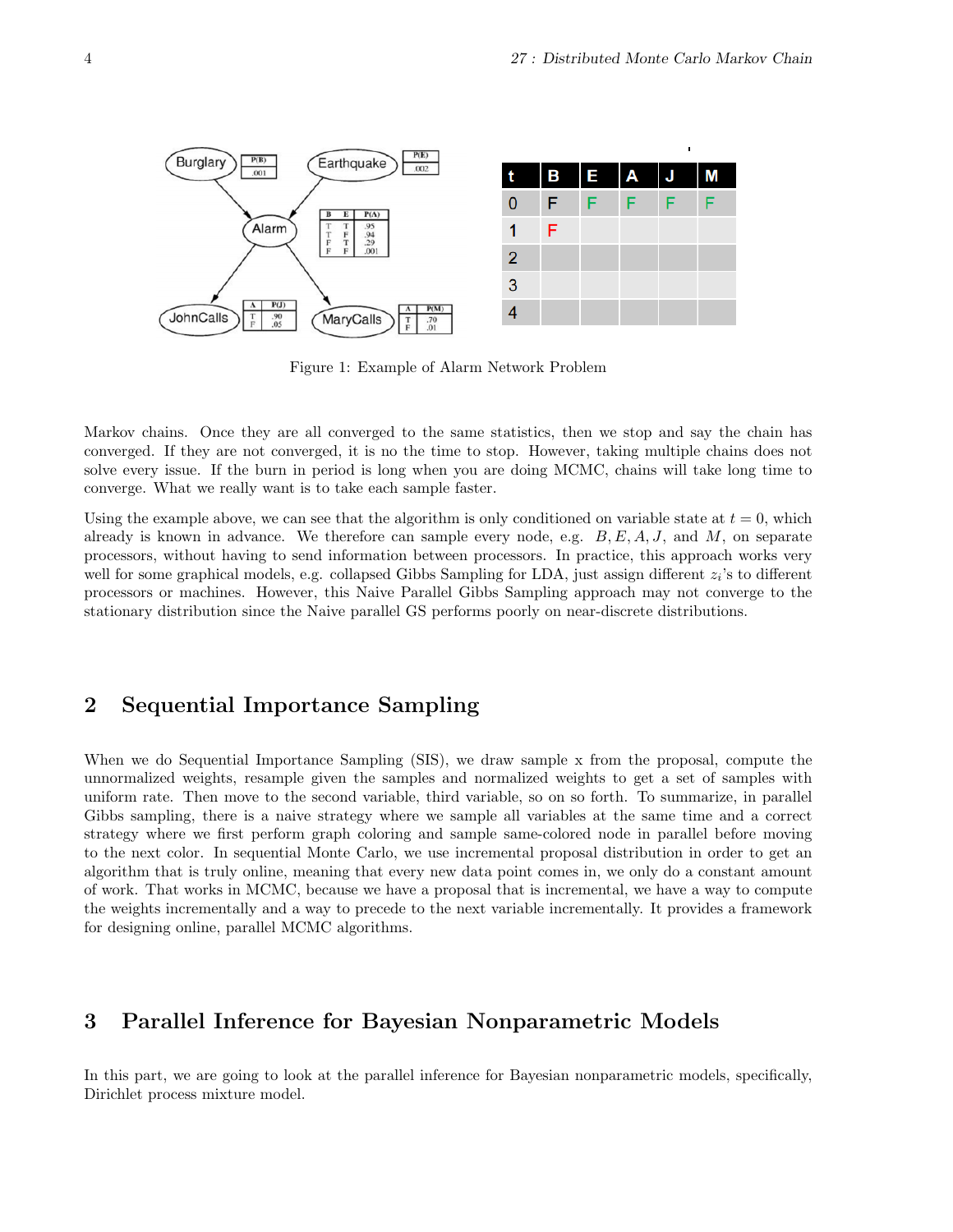### 3.1 Recap of Dirichlet Process

First, let's take a recap of Dirichlet process. Before going to the infinite case, let's first see the finite case. Suppose there is a restaurant which has K tables in it. On each table, there is a dish. The dish here is represented by color. People enter the restaurant and pick a table. In this metaphor, table represents cluster and people are items to be clustered. Dish on the table can be thought of parameters, such as the center of each cluster. The things we want to estimate are: 1, what is the dish on each table; 2, the assignments of people to each table. We can use hard k-means to do the estimation. If we change the setting a little bit, that whether people will sit on the table is propositional to the appreciation of the dish on that table, we can use soft k-means to solve this problem. In the generative perspective, we assume each dish has a distribution, from which we can draw items. Here is the whole generative process, from some distribution H, we draw K clusters. For each item, we first draw cluster index and then draw item from the cluster corresponding to the cluster index. Now, in the clustering process, we want to incorporate the richer get richer property, which means a table with more people is more likely to be picked. In this case, the probability that a person chooses a table is not only proportional to his appreciation of the dish on the table, but also how popular the table is. This is what we called finite mixture model. If we look at the generative picture of the finite mixture model, this part is exactly the same as before. The only addition is that now the cluster index are drawn from a multinomial.



Figure 2: Restaurant Perspective of Infinite Mixture Model

Next, we consider infinite number of tables. People sit on an existing table according to their appreciation of the dish and the popularity of the table. They also pick a new table with certain amount of probability and place a new dish onto that table. This is called Dirichlet process mixture model. Here is an example (Figure 2) where three tables are occupied. The probabilities to pick an occupied table is  $\frac{4}{9+\alpha}$ ,  $\frac{3}{9+\alpha}$ ,  $\frac{2}{9+\alpha}$ . The important part is people pick a new table with probability of  $\frac{\alpha}{9+\alpha}$ . Note that if we want to pick a particular table, which is unoccupied, that probability is zero, because there is infinitely many of them. This process is called Dirichlet process mixture model is because, if we look at the posterior distribution, it will give we exactly the same thing as this.

The next question we are going to answer is what the sample of Dirichlet process looks like. The rectangle denotes the probability of picking a particular table. This distribution is the dish on the table. If we draw a sample from Dirichlet process, then this is what it looks like. The next question is how can we create such a distribution. One way is to create by construction. Note that there will be infinitely many such clusters. But the probability should sum to one. So what we do is we take a stick of unit length, then we break it into two parts. The first part is the probability to pick up a particular cluster. Next, we take the remain of the stick, again break it into two parts. Precede and do this infinitely often, we will get a distribution over infinite number of clusters. To the end, we have a probability to pick a table and a dish over each table.

Now it is very easy to give the generative model for Dirichlet process mixture model (Figure 3). This is the stick breaking part, using Beta distribution. This part is to sample dishes from which we can sample items later. The generative process is very similar to finite mixture model. Through the stick breaking process, we will get a multinomial distribution over infinite number of clusters. Just use this multinomial to sample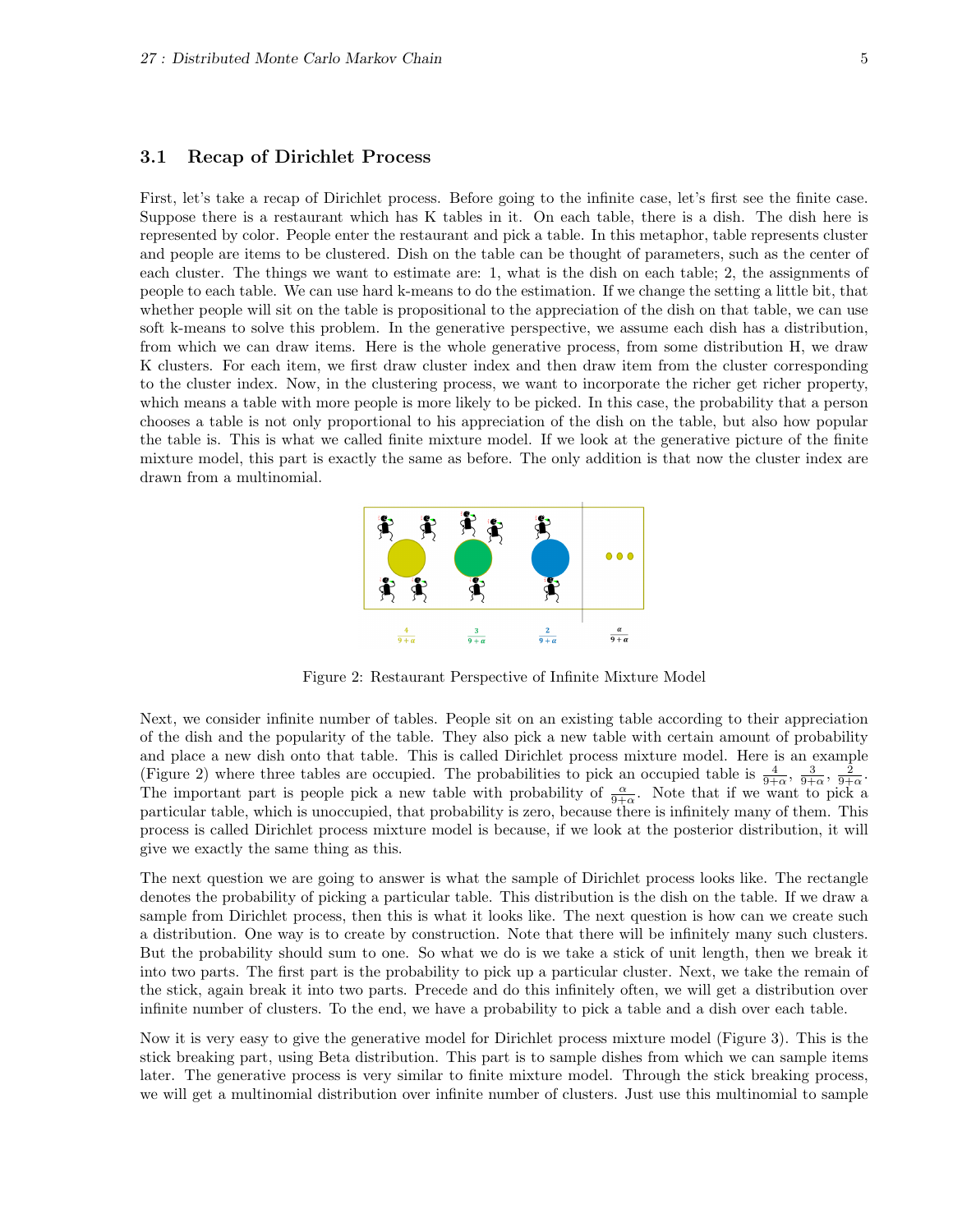

Figure 3: Graphical Representation of Dirichlet Process Model

cluster index and then generate the item from the corresponding cluster.

### 3.2 Parallel Inference of Dirichlet Process Mixture Model



Figure 4: Performance Measure of Different Inference Methods

Now we look at different kinds of inference technique. In Gibbs sampling, we sample one random variable given the rest. That is very easy to parallelize on. If we are given  $V_k$  and  $\eta_k^*$ , all  $Z_n$  are independent of each other. What we can do is, we distribute the data into multiple processors. And sample  $Z_n$  independently. But we have to sample  $V_k$  and  $\eta_k^*$  jointly. The problem is it may show very poor mixing. Thus, it is rarely used in practice. The way to solve this problem is to use collapsed Gibbs sampling. We integrate  $V_k$  and  $\eta_k^*$ out, which make all  $Z_n$  inter connected. In this case, it is very difficulty to parallelize inference. There is a large cost in Gibbs sampling. Normally, in Gibbs sampling, if we fix the model size, the time complexity will increase linearly with the data size. If we look at the rate of convergence, it is  $O(N)$ , where N is the number of data. In Dirichlet process mixture model, since the number of parameters is also increasing, the time taken would be larger. Here is an example (Figure 4). This is synthetic data where we know which cluster each item belongs to. This enables us to plot the accuracy over time. This is the log scale plot. What we see here is that it converges around 2000 minutes. This is for 1 million points, not very large.

Another inference technique is variational inference. In variational inference, what we are trying to do is to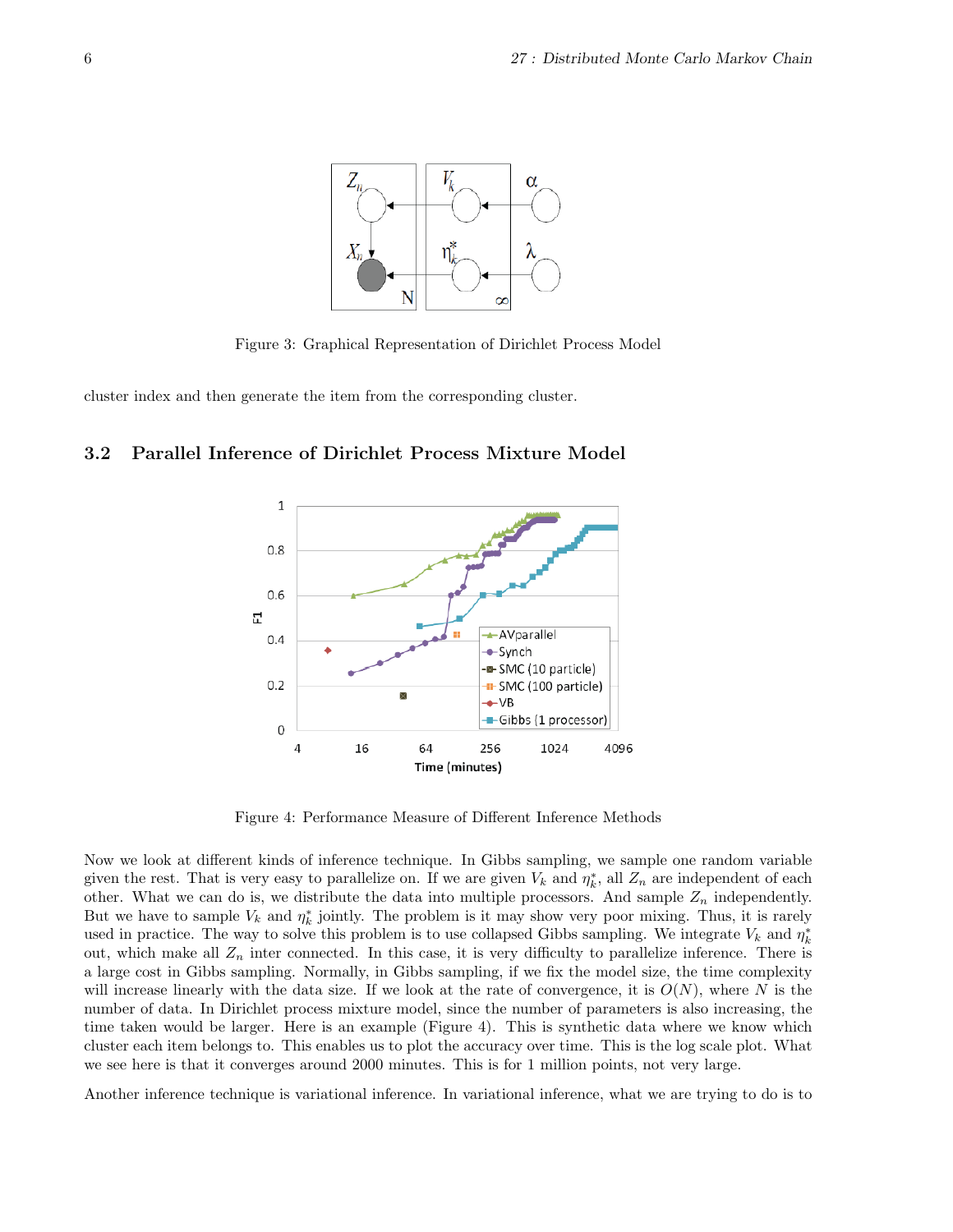approximate the posterior using some manageable distribution. To make it manageable, we remove some of the dependence structure. This can lead to very simple parallel scheme. But it doesn't perform as well as MCMC techniques. You need a lot of tuning of the parameters. If we parallel the variational inference on eight processors, it converges quite early, before eight minutes or so (Figure 4). But it converges to a point that is not great in accuracy. In sequential Monte Carlo method, we keep a pool of particles. You can update the pool of particles independently, which can be trivially parallelized. These are the results of SMC on 10 particles and 100 particles. Note that to remove the high variance problem, sometime, we have to go back and run MCMC on subset of the data that we have previously seen. But we don't have a good way to distribute that particular step, so usually we just use the naive way.

Now we are done with the existing technique which can be trivially distributed, but leads to poor results. Next, we are going to discuss two methods. One is the naive method in which we distribute data on P processor and run the inference algorithm on each processor. Intermediately, we aggregate the sufficient statistics. This will give we a lot of failure. Because the color in one table is independent of the color in another table. But sometimes, for some model, if we keep doing this iteratively, it can converge and work well. There are other problems associated with this. Since this is nonparametric model, each processor can generate new clusters. How to combine the new clusters that have been found is a problem.



Figure 5: The Equivalence between Auxiliary Variable Dirichlet Process and Ordinary Dirichlet Process

The last parallel MCMC technique for Dirichlet process mixture model is based on the following idea: the Dirichlet Mixture of Dirichlet processes are Dirichlet processes. So what does the Dirichlet mixture of Dirichlet processes mean in Chinese restaurant process mean? Each restaurant has a key and the key can lead us to a particular restaurant. The key is from a multinomial distribution which is Dirichlet distributed. Then choosing the restaurant is another Dirichlet process. How this can help us to parallel the inference of Dirichlet process? Given the keys of all items, each of the processors is independent of other processors. Then we can run the favorite inference algorithm on each of the processor independently and combine the results. In terms of generative process, it is like this:  $D_i$  the Dirichlet process for individual processor,  $\pi_i$  is the key of an item. The new generative model is equivalent to the original Dirichlet process model (Figure 5). The key point of this method is, we introduce an auxiliary variable, which has a conditional independence structure, which help us to distribute the model. If we look at the posterior distribution of the original model and the posterior distribution of the auxiliary variable model, they are equivalent. Once we describe the model, the inference procedure is very simple. If we get the keys, we can run inference algorithm on each processor independently. In the second step, we are going to use MCMC method to infer the keys. We can select a cluster and propose to move the cluster from one processor to another, the move will be accepted based on the likelihood ratio. It seems that this will use a lot of network bandwidth. But in practice, we can do it as less often as we want. What we found in practice is that we can do less than 10 times for this step for 10 million points.

As can be seen from Figure 4, the auxiliary variable method leads to great improvement of performance. Now let's look at the measure of perplexity. Perplexity denotes how surprise our model is when seeing new data. The lower, the better. As can be seen from the figure, the AVparallel method is much better than the